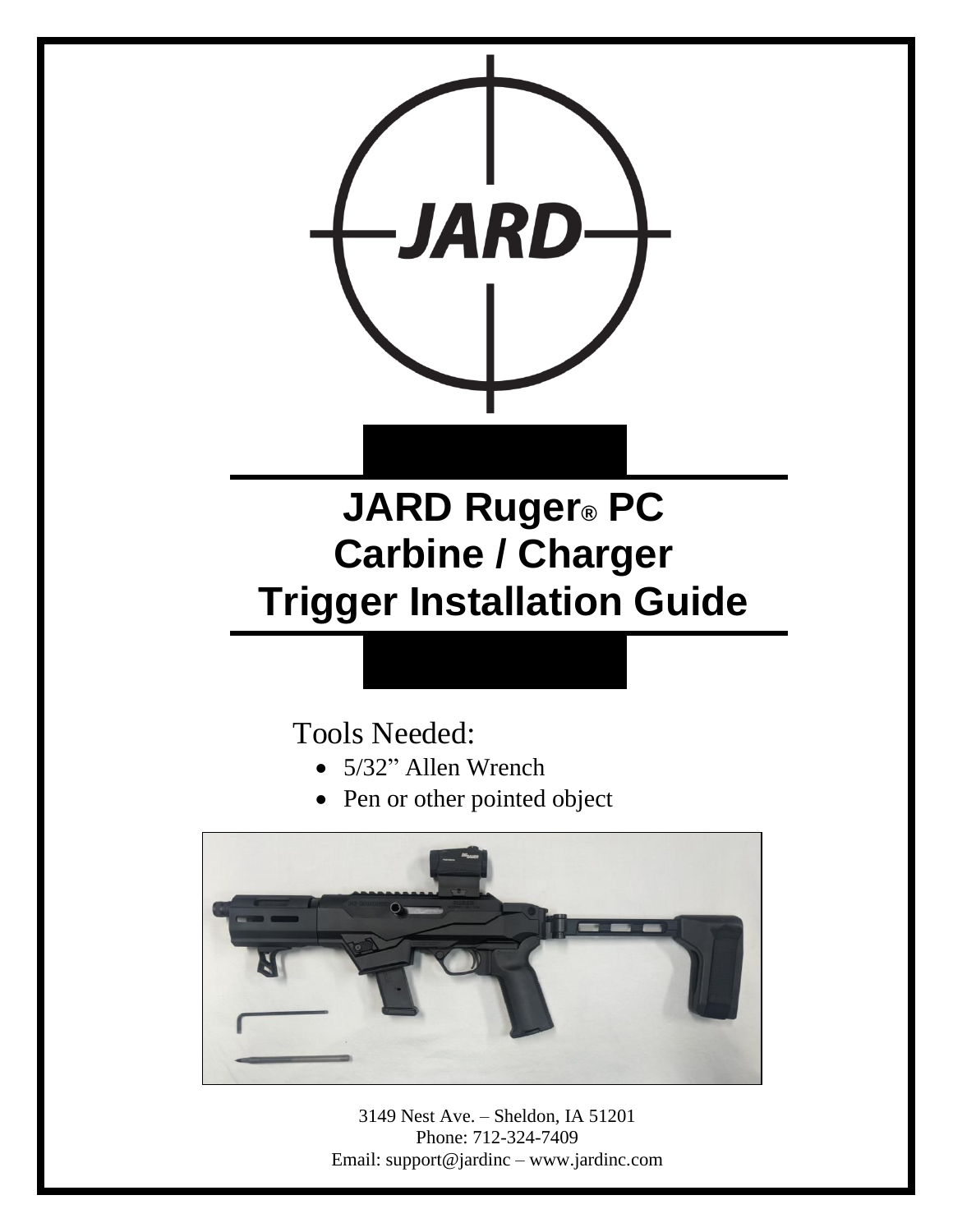

#### **Step 1**:

With the carbine pointed in a safe direction, place it on safe, drop the magazine, lock the bolt to the rear and inspect the chamber to ensure it is clear.



#### **Step 2:**

Remove the upper receiver mounting screw located in front of the magazine well on the underside of the carbine with the 5/32" Alan wrench.



## **Step 3:**

Remove the pistol grip mounting screw located on the top side of the stock mount with the 5/32" Allen wrench. Place the pistol grip aside.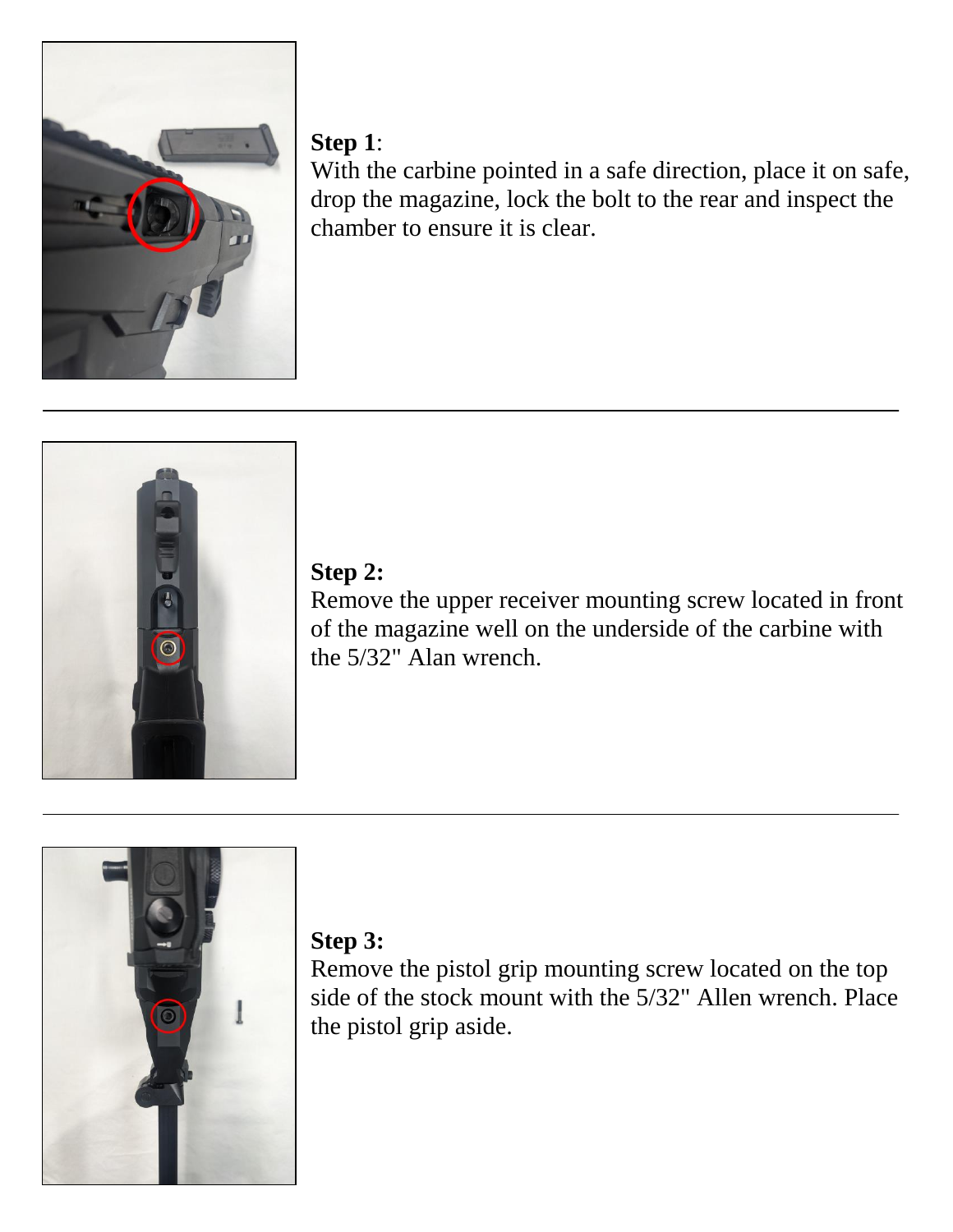

#### **Step 4**:

With the pistol grip removed, remove the stock mount mounting screw located behind the trigger assembly on the underside of the firearm with the 5/32" Allen wrench.

**Note:** Once this screw is removed, the upper receiver, lower receiver, and stock mount will all be free of each other. Take care to keep any component from being dropped and/or damaged.



#### **Step 5:**

With the stock mounting screw removed, separate the upper receiver, lower receiver, and stock mount from each other.

**Note:** When removing the upper receiver, the trigger housing pins may be loose enough to fall free. To prevent the trigger housing pins from falling, keep the upper receiver oriented upright while removing.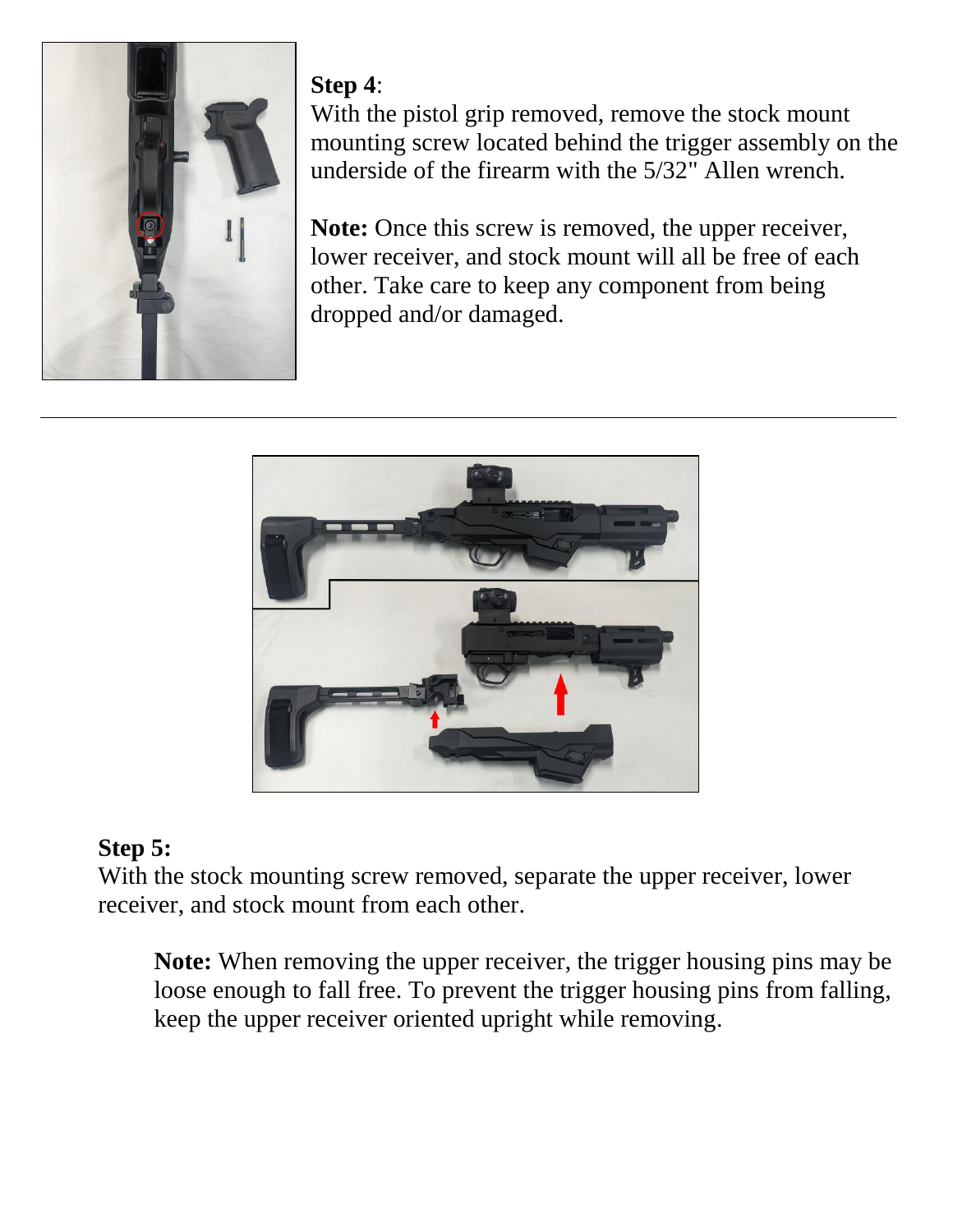



#### **Step 6:**

Remove the trigger housing pins to free the trigger assembly from the upper receiver. Use a pen or other pointed object to remove the pins as necessary.

#### **Step 7:**

Replace the Ruger Trigger assembly with the JARD trigger Assembly and reinstall the pins.



#### **Step 8:**

Reposition the stock mount into the lower receiver.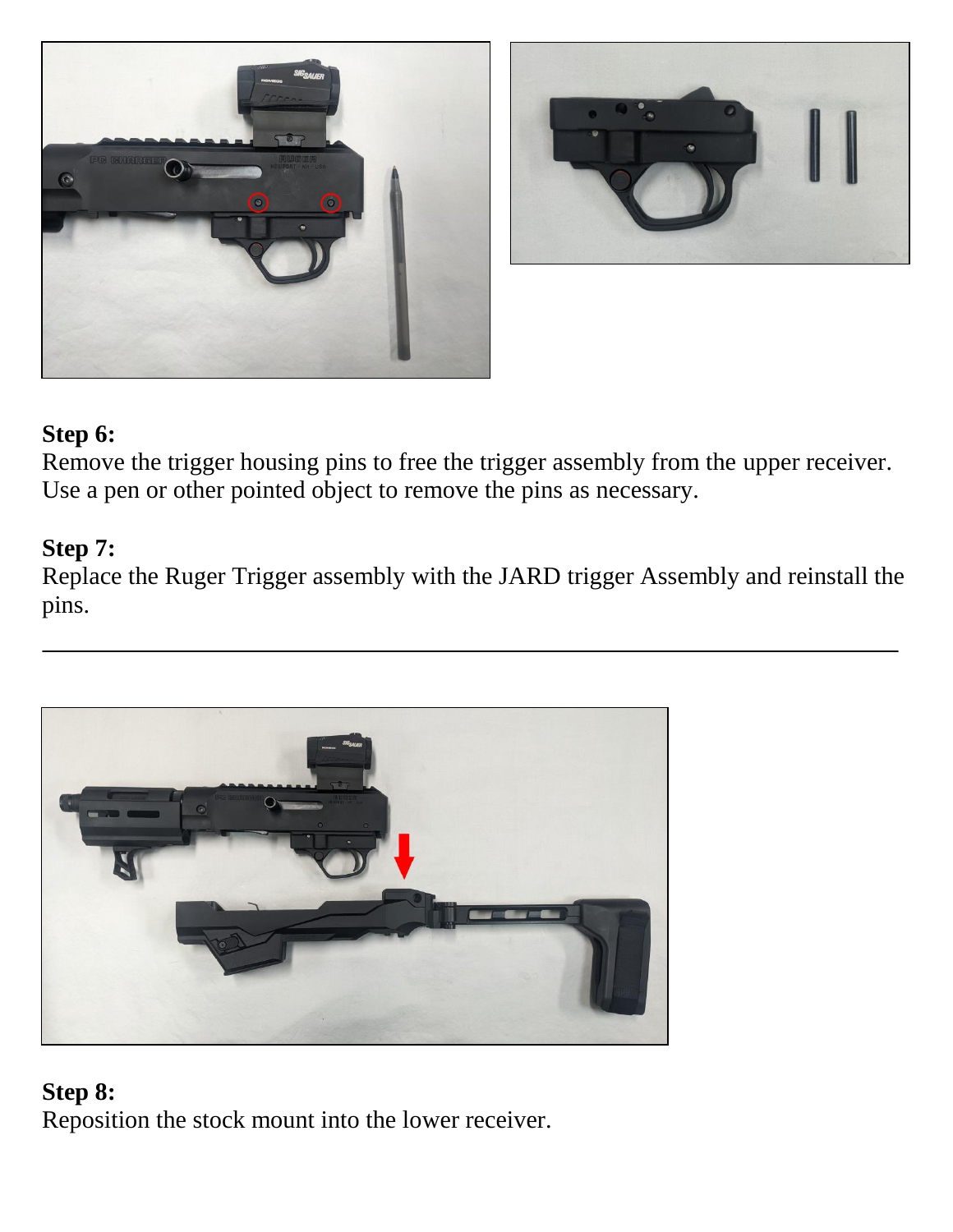

#### **Step 9:**

With the stock mount repositioned into the lower receiver, reposition the upper receiver into the lower receiver.

**Note:** The trigger housing pins may be loose. Ensure that the pins remain flush inside of the upper receiver in order to fully seat the upper receiver into the lower receiver.



#### **Step 10:**

With the upper receiver, lower receiver, and stock mount positioned and held together, reinstall the stock mount mounting screw (the short, fully threaded screw.)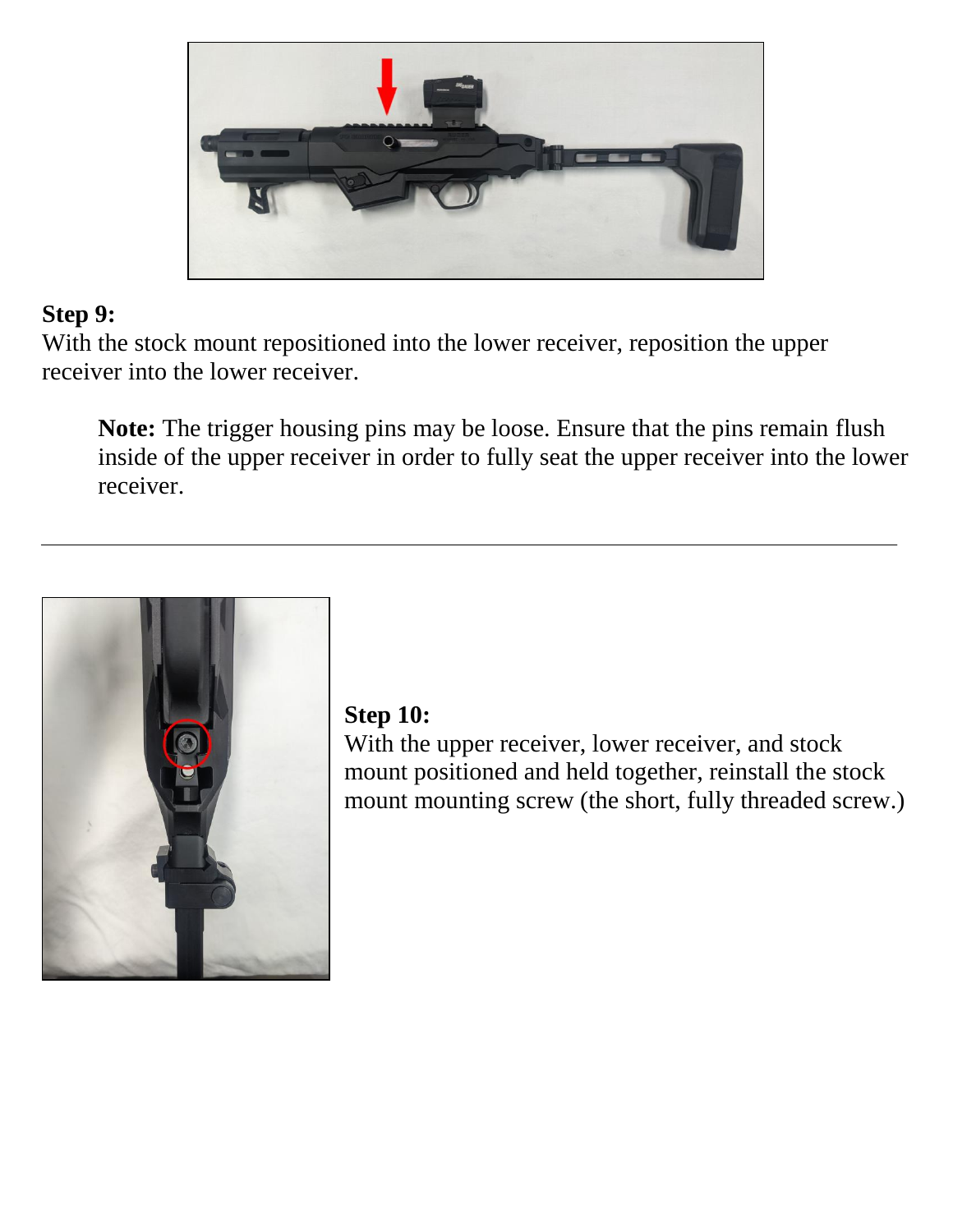

### **Step 11:**

With the stock mount mounting screw reinstalled, reposition the pistol grip and reinstall the pistol grip mounting screw (the long, partially threaded screw.)



**Step 12:** Reinstall the upper receiver mounting screw.